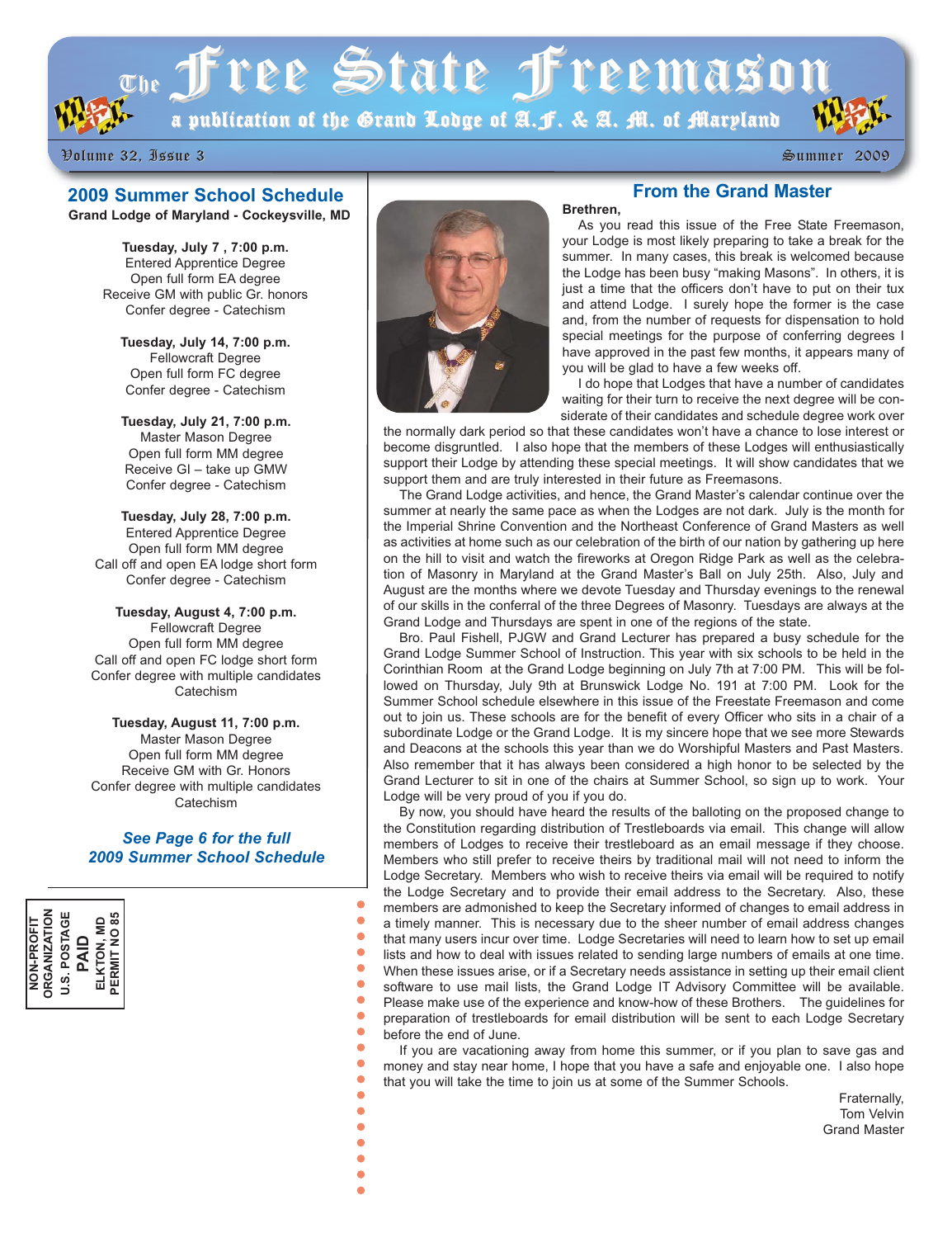Deadlines for submitting articles & information for publication in the *Free State Freemason*: **the 1st day of March (Spring), June (Summer), September (Fall), and December (Winter)**.

These dates are firm as the issue must be formatted and given to the printer the 2nd week of these months.

> Send mail to: Free State Freemason 304 International Circle Cockeysville, MD 21030

> > 410-527-0600 tel 410-527-1276 fax

FSFM@glmd.org

#### **Article Submission**

These points should be followed for articles submitted for inclusion in the Free State Freemason publication:

Original pictures or pictures from a digital camera on disk are fine - use the highest resolution.

Ink jet prints or newspaper pictures **will not** reproduce satisfactorily.

If you desire the return of pictures, they must have submitting individual's name on the back.

Pictures should have accompanying documentation detailing who is in the picture and what the picture represents if not accompanied by an article. Articles must be typewritten.

Articles can be submitted to the editor by e-mail, fax, regular mail or dropped off at the Grand Lodge office.

#### **Morale Help Needed in Iraq** *In an email to the Grand Lodge office: Greetings Brothers,*

*My name is Brother Greg Roberts, and I am currently deployed to Joint Base Balad, 50 miles north of Baghdad. I am a member of the Air Force Reserve out of McChord Air Force Base. I am a Brother raised to light at Southgate Lodge No. 100 F&AM in the State of Washington.*

*We need your help. We need a flag from the Great State of Maryland to hang in our new outdoor pavilion, which we call 'The Port Palace'. We worked very hard building this structure on our off time, and would like a flag of our home states to hang from the ceiling.*

*This would help boost morale, and we would really appreciate the gesture. Thank you very much for your support,*

*Fraternally, SSgt Greg Roberts*



# **The Grand Lodge of Maryland Ballroom Rentals**

**Contact:** Raymond J. Vogel, Ballroom Coordinator at 410-527-0289 **E-Mail:** glballroom@glmd.org, Fax 410-316-9410 **Office Hours:** 10:00 a.m. - 3:00 p.m. Monday - Friday by appointment.

**Catering:** Approved list of caterers. **Ballroom Capacity:** Receptions, 320, with a nice dance area. 410 for banquets without dance area. Separate room for Weddings and Special Events. **Rates:** Call for information.

**Parking:** Free on site, 178 spaces.

**Information:** Foyer is marble with a fantastic staircase. Ballroom is 55 ft. x 111 ft., with hardwood floors. Twelve brass chandeliers, dance area depends on table setup. A must see in person to really experience the beauty of this facility. Call us and come see our Ballroom in this beautiful Hunt Valley setting.

#### **License Plates**



Masonic License plates are available to Maryland Masons, with vehicles registered in Maryland, as well as their wives, widows, and sons and daughters living at home. You do not have to wait for renewal of registration. Call Ray Vogel at 410-527-0600 to find out how it works and how easy it is to put them on your vehicle. *(Motorcycle tags are not available)*

**Be proud of your fraternity and display these plates on your car this year.**

# **Chair Plaques & The Tree of Life**

**Chair Plaques** are for chairs located in the Corinthian Room on the second floor of Grand Lodge. You may have your own name on a plaque, or have it in memory of, or to honor a person, club, or group. The Tree of Life is located in the main lobby of the Grand Lodge Building. You can sponsor a leaf

on the tree, or have it in memory of, or to honor a person, club, or group.

**The Chair Plaques and the Tree of Life leaves cost only \$200.00 each. This provides you with up to four lines on either, with twenty-one characters per line. Call Ray Vogel at the Grand Lodge at 410-527-0600 to make arrangements for yours.**

In reading this email, Grand Master Velvin agreed to send the troops a Maryland State Flag. After confirmation that the flag was sent, Bro. Roberts responded:



*I really appreciate this. We've put in hundreds of man-hours building our own little oasis in the desert, and the flag would be a really cool addition.* 

> *On a side note, I told my Captain here that a fellow Mason offered to send us a flag for our pavilion.*

> *My Captain said, "he'll send you a flag just because you're a Mason?"*

> *I answered him, "no sir, he's sending it because HE is a Mason."*

> *That's what it's all about, my Brother. Thank you very much for your kindness. This is the beauty of the craft.*

> Once Bro. Roberts had received the gift of the Maryland State flag, he sent the Grand Lodge of Maryland a Certificate of Appreciation along with a few photos of "The Port Palace".

The Grand Lodge of Maryland sends many thanks to Bro. Roberts and the<br>332nd Fxpeditionary Logistic Expeditionary Logistic Readiness Squadron, as well as to all Soldiers who serve our Country.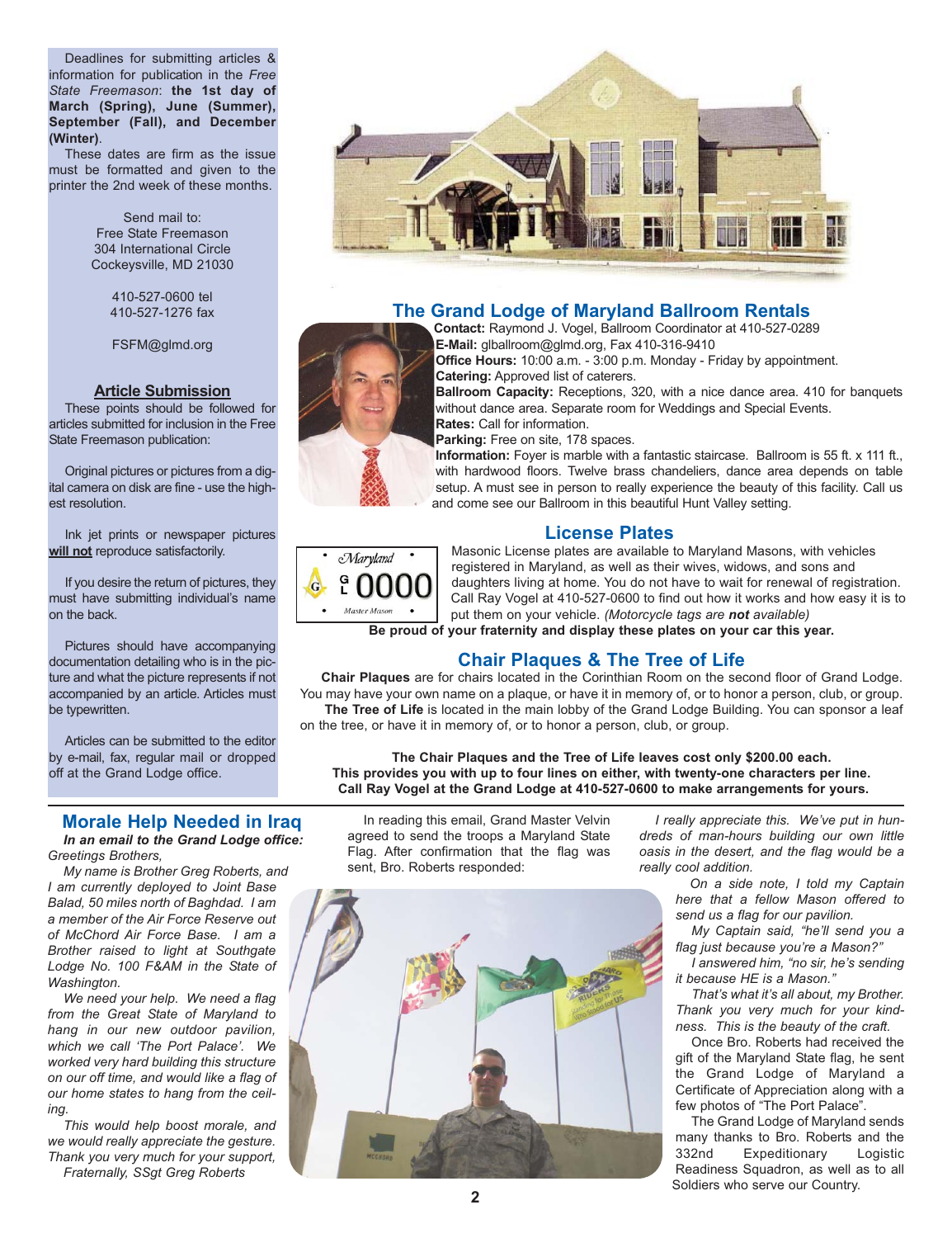### **Trip to Grenada**

In February, I completed a business/pleasure trip to Grenada. Known as the Isle of Spice, it is one of the largest producers of nutmeg. I visited during Grenada's celebration of thirty-five years of independence. There were sailing workboat races and parades. The national colors of red, yellow and green were hung everywhere. On the pleasure side, besides teaching math in a primary school for a day, delivering school supplies to that school, and completing scuba open water certifications, I found time to attend a meeting of Lodge St. George No. 3072 EC.

Letters of Masonic introduction from our Grand Lodge were followed quickly by emails from their Lodge Secretary W. Arthur Bain, PDGW. He graciously transported me to and from Lodge St. George's new temple.

Every Masonic lodge is the same and different which makes visiting overseas lodges so exciting. This English Lodge started their opening with sung odes. Over forty brothers were in attendance. Masonry is alive and growing in Grenada, having initiated seven new E.A.s in the past four months; four were there that evening. I was privileged to see an initiation of a new brother whose father and godfather had traveled from North Wales to be in attendance. During the business part of the meeting, I heard there is movement towards a "Grand Lodge of the Caribbean". Before closing odes, an offering for charity was collected.



Following the meeting a festival board with toasts to the new initiate and honored guests was commenced. At that time, I presented Grand Master Velvin's pins and Maryland Masonic passports to those brothers in attendance. Many toasts and fine food later, I was whisked back to my hotel with an open invitation to attend again.

## **Bonnie Blink Daylight Lodge No.1**



Retirees, Shift Workers, Only<br>Daylight Drivers, Daylight "Lost" Master Masons listen up!! There is a Lodge that needs your support!

Come to our Lodge and renew "old" acquaintances, make new ones, hear interesting Masonic related information and enjoy a very well prepared lunch.

Where might all this be found, you ask? What time does all this begin? I have not been to my own Lodge for several years. Will I have a problem getting in? Are all our Ladies welcome?

The answer to these questions and more can be found at 10:30 A.M. on the second Tuesday of each month (July and August excluded) when Daylight No. 1 is open to all Master Masons. We meet on the lower level of the Grand Lodge of Maryland building, located in Hunt Valley. We open Lodge, do the normal business, close Lodge and welcome our Ladies to join us for the business at hand- it might be a speaker, a vocal person or group, a patriotic presentation, roundtable or whatever the program is for that date. When we have concluded the program, we adjourn to the dinning hall for a very well prepared full lunch. The cost is only \$ 6.00 per person and it is well worth the cost.

Come see for yourselves! I believe you will be pleasantly surprised and will want to come back again and again. Your wives- significant other- friend, may join with the other ladies establishing their own connections during the short time we spend completing Lodge business. Attire is normal Lodge but not required. We welcome those Brothers who have disabilities. The Grand Lodge is Handicap-Accessible and your Brothers will make you feel comfortable and welcome.

Looking forward to seeing you there!! Let us share our Masonic moments together while we may. This is a Great fraternity! Be proud to support it.

> Fraternally, John A. (Jack) Young, Jr. P.G.M.

#### Fred Laser, PM #134

#### **Vera Bradley and Longaberger Basket BINGO**

Sponsored by the Scottish Rite Woman's Club **Sunday, October 11, 2009** Scottish Rite Temple 3800 N. Charles Street Baltimore, MD 21218

Tickets are: \$15.00 in advance - \$20.00 at the door Doors open at 12:45 PM Early Bird Game at 1:45 PM Food, raffles, 50-50!

Chauffer tailgate party!

Ravens vs. Bengals, 1 PM Kickoff Big Screen TV food & refreshments! \$10.00 per ticket. Contact Leah Wilhelmsen for more information: 410-252-3379 - lkfaust@aol.com

#### **Greeting from the Boumi Oasis**



Now that the good weather is with us and the carnival we mentioned in our last article is now but a memory, we look forward to the coming recess and the summer activities. Also, our Membership Night is now over and the results are yet to be determined. Although,

we did give out at least nine petitions for the Blue Lodge and a number for the Shrine, we could have had greater participation all around. However, everyone including the Units and Clubs had a great time.

When you read this we will have had or just celebrated the 125th Anniversary of Boumi Shrine and what a Gala that will be. And what a surprise it was to be told by the Chairperson that it was sold out by the end of March. I cannot say enough about the Chairperson, he really put it together and got the results. Over 450 people will have been able to be at the Temple to enjoy and remember some of the achievements that those who have gone before us have accomplished and now to look to the future.

Coming events for Boumi Shriners are the Imperial Convention to be held in San Antonio, Texas, where they will participate in the business of our fraternity and the Hospitals; and in September, the annual convention for the Mid Atlantic Shrine Association at Virginia Beach, VA. Some Shriners will be looking forward to the Temple's Fall Trip.

9 Days/8 Nights- October 2-10, 2009 to the Mexican Rivera Cruise Featuring the Copper Canyon. Fly from Baltimore to San Diego and board Holland America Cruise Line Hms Veendam. Ports of call are Cabo San Lucas Loreto, Tobolobampo (Copper Canyon destination) and Mazatlan. Anyone interested can contact Ernest Carter at 410-256-0790 or Lori Carter of Prestige World Travel, Inc at 1-800- 777-4224.

We wish to congratulate the Maryland Masonic Homes on celebrating their 75th Anniversary and thank them for the excellent care they provide for the residents.

As the summer approaches, the Lodges and the Grand Lodge continue to hold classes of instructions for both the old and the new members. We thank you for the continuing efforts to teach us all the lessons of our fraternity and I encourage everyone who can attend to do so.

We wish for the Most Worshipful Grand Master and his Officers an outstanding and safe year as they travel throughout the State with their Regional meetings and other programs.

> Fraternally, James L. Davis, III Potentate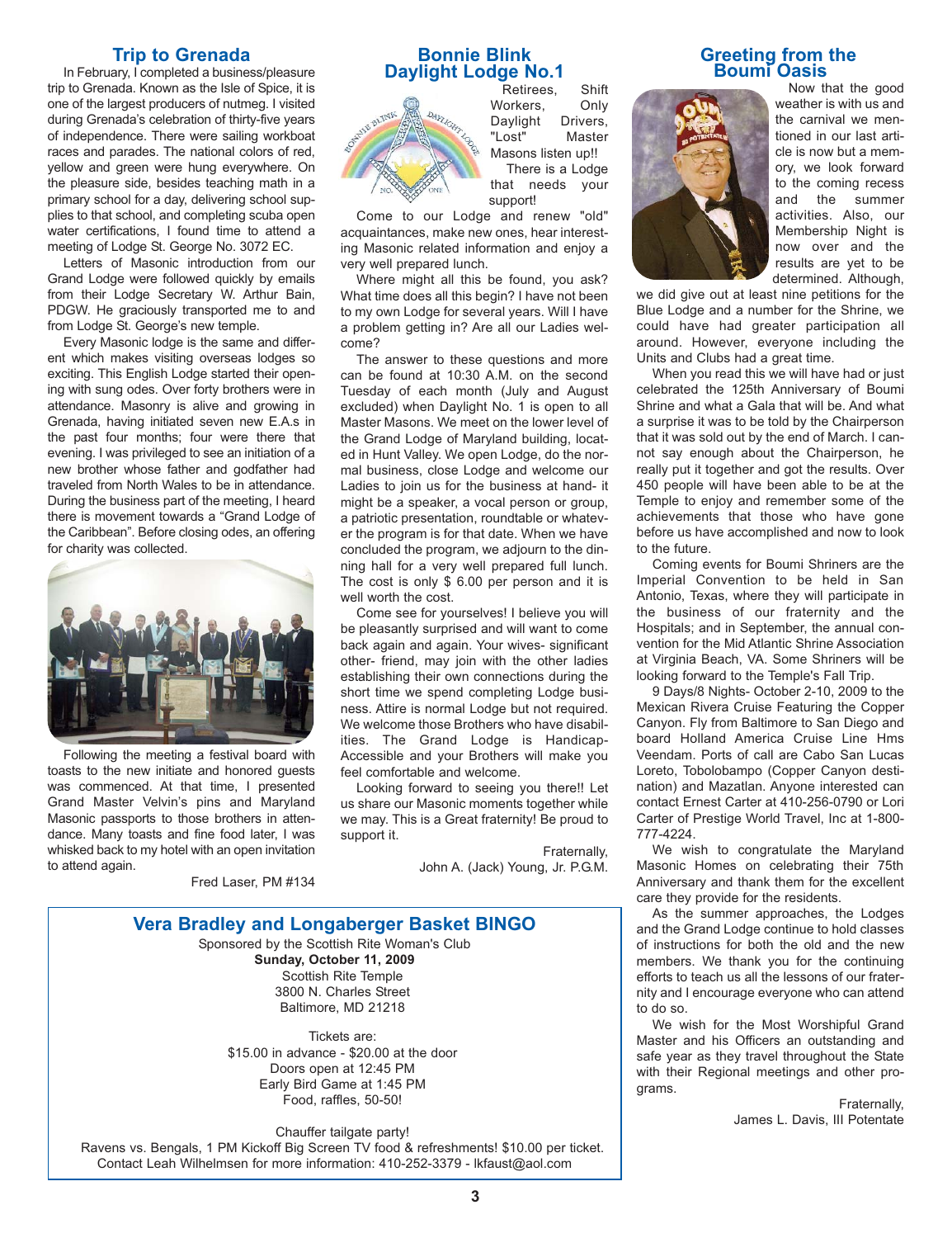# **Supreme Tall Cedar James W. Reed**



Jim was born on March 16, 1932 in Pottersville, New Jersey. Later he moved to the neighboring town of Oldwick, and has lived there for sixty two years. He graduated from Flemington High school in 1950 and

also received certification as Public Works Director of Tewksbury Township.

Jim and Shirley were married on August 15, 1954. They have two children, James and Emilie, who have blessed them with six grandchildren. (4 boys and 2 girls)

Jim was raised a Master Master Mason in Host Lodge No. 6 in December 1967, after which he became a Tall Cedar in the Hunterdon County Forest No. 13 on June 12, 1968. He was elected Grand Tall Cedar in 1992 and again in 1999. He was treasurer from 1996-1998 and was reelected Treasurer in 1992. He still holds the office. He is a life member of the Tall Cedar Foundation.

He was appointed District Deputy of District No. 8 in 1999, 2000, and 2001. At the 2002 Convention he received the District Deputy Supreme Tall Cedar Award for the year 2001. He was elected Supreme Director of Region 5

#### **Royal Arch Chapter Degrees**

As part of this year's Harvest Home festivities the Grand Chapter of Royal Arch Masons of Maryland will be hosting the annual Multi-Jurisdictional York Rite Festival, on October 3rd at the Grand Lodge building in Cockeysville. The four Royal Arch Chapter degrees will be conferred by degree teams from Delaware, the District of Columbia, Virginia and Maryland. This is a special opportunity for Masons to see outstanding degree work from four different jurisdictions. Registration will begin at 9:30am and the degree work at 10:00am.

York Rite Masonry is currently undergoing a resurgence in Maryland. Many of you have attended special programs at your own Lodges on what York Rite Masonry is about. These four degrees supplement your first three degrees and answer many questions. For example, do you know why you are given a "penny" when you attend Harvest Home Day? You will when you receive the Mark Master degree. Throughout your Blue Lodge degrees, King Solomon's Temple is in the process of being built. But after you receive the Third Degree, it is still unfinished. In the Most Excellent Master degree you will attend its dedication by King Solomon and see what marvels happened then. Do you recall that during the Master Mason degree something was lost and a substitute was used "until future generations shall find out the right"? The thing that was lost is found again in the Royal Arch degree, which is sometimes referred to as the "completion of the Third Degree". The forms and ceremonies of the Chapter degrees will be familiar to those who have gone through the Lodge degrees, and the lessons taught in the Chapter expand upon as for the years 2004, 2005, and 2006.

Jim has been a member of the Crescent Temple A.A.O.N.M.S. of Burlington, NJ since March 1982. He is a life member of the Ancient Accepted Scottish Rites, Lodge Council Chapter Consistory of the Valley of Trenton, New Jersey.

He is a member and Past Patron of Hobart Chapter, No. 63 Order of the Eastern Star, High Bridge, New Jersey.

Jim was Director of Public Works in Tewksbury Township for twenty seven of his thirty two years employment and retired in April 1994.

Active in the Oldwick Fire Company since April 1953, he held the office of Chief for six years and the office of President for three years. The Company has elected Jim to be Trustee of the Oldwick Fire Company since 1982. He was awarded Life membership in the Oldwick Fire Company in 1991. He joined the New Jersey State Fire Chiefs Association in 1981 and is also a member of Hunterdon County Fire Chiefs Association.

A member of the New Jersey State Horseshoe Pitchers Association since 1968, Jim has held many offices, including President for two years. He was elected to the New Jersey State Horseshoe Pitchers Association, Hall of Fame in 1992.

Jim is a member of the Zion Lutheran Church of Oldwick and has served on the church council.

well as add to those taught in the Lodge.

If you are already a Royal Arch Mason, you are encouraged to attend this event. If you are not, but would like to be, this is a wonderful opportunity to receive this further light in Masonry in a single day. We ask that you first petition a Chapter, pay the appropriate fee and be voted on. A list of Chapters can be found at www.yorkrite.com/md/gcram. You can get a petition form by going to www.yorkrite.com/md or by asking a Royal Arch Mason. However, if you just show up on October 3rd, we will do our best to get you in. (Remember to bring your checkbook.) If you have questions or need more information, you can contact Lou Bandell, the Grand High Priest, at (410) 252-6020 or ghpmd08@comcast.net or Bob Lumbert, the Grand King, at (410) 969-2682 or boblumbert@aol.com (e-mail preferred). Please come and join us.

#### **Further Light**

I consider myself a pretty well informed freemason. I attend my home lodge and other lodges regularly. I do my best to attend masonic events to further my masonic education and read articles and books about the fraternity as often as possible. Yet, I was mislead. Last year, there was talk about the re-dedication of PGM Warren S. Seipp's grave marker. The brother that was with me, another well informed brother, told me that our masonic home, Bonnie Blink was named after PGM Seipp's daughter. Not knowing any better, I took him for his word and even sent out notifications to brethren about the upcoming event and the correlation of the home and PGM Seipp. Would you believe not one

#### **2009 Tall Cedars Goodwill Ambassador Kaitlin R. Spreen**



Kaitlin was born on June 9th 1998, and was diagnosed with Spinal Muscular Atrophy Type II at the age of 15 months. Waldwick, New Jersey is home to Kaitlin, (prefers Kate) her parents

Lynn and Daniel, and her brothers Danny and Evan.

A fifth grader and an excellent student, Kate likes Girl Scouts, art, swimming, animals, music, Hanna Montana and the Jonas Brothers. Kate also enjoys playing power wheelchair soccer and dancing with a modified dance company.

In 2006, Kate represented New Jersey as their MDA Ambassador and appeared on the MDA Telethon three years in a row. She has traveled extensively throughout New Jersey and Pennsylvania.

brother corrected me? I didn't find out until I was researching the Grand Lodge AF&AM of Maryland history that I discovered that Bonnie Blink is Scottish for beautiful view? That the Grand Lodge had been talking about buying land and building the Masonic Home for widows and orphans for seventy-five years? That they actually started in 1921 to buy and build? That in 1927, under PGM Seipp, they then purchased the land and buildings? That corn fields were part of the purchase and the Grand Lodge needed help in husking the corn, hence we have harvest home's day?

I found all this to be very interesting, not to say the least that no one had corrected me. So, I saw a need for masonic education outside of our lodges, where groups of masons can meet, and learn. Southern Maryland Further Light was then formed. We meet on the fourth Friday of the month at Centennial Lodge 174 in Upper Marlboro at 7:00pm. Our meetings are no longer than an hour. At our first meeting we had S. Brent Morris as our guest speaker who talked about Masonic history. Also he had on hand a supply of his book "The Complete Idiots Guide to Freemasonry" which we will use as our textbook for the first six months. Our members will also help in writing four papers a year on research of various masonic topics. If you are interested in joining us, please email me at somdfurtherlight@gmail.com or call me at 301-627-9631. The website is www.furtherlight.co.nr

My most sincere thanks to Brother Gerald Poe for his hard work on the website and assistance with Brother Steven Walls in promoting this endeavor.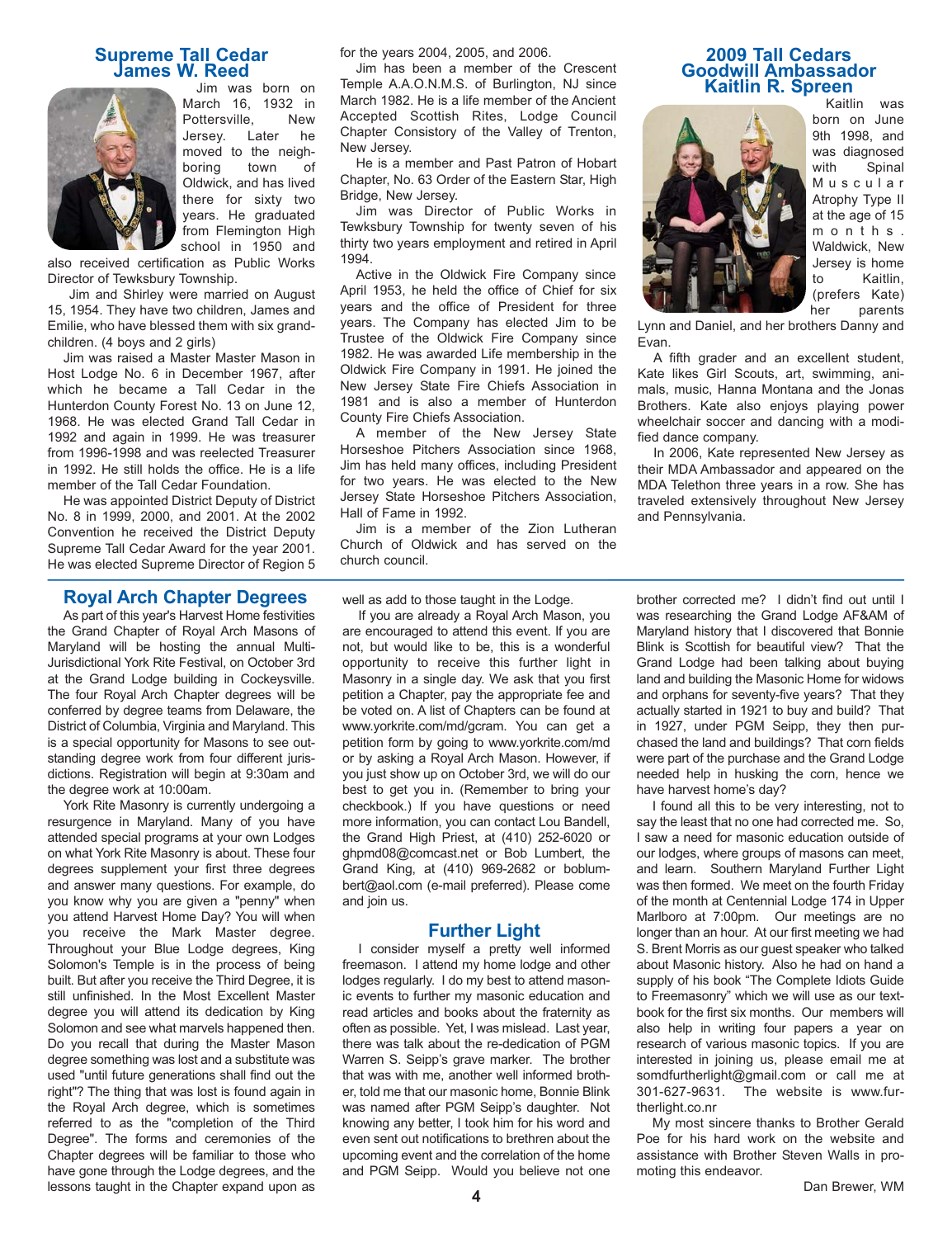#### **Masonic Charities of MD, Inc.**

The Masonic Charities of Maryland, Inc. Board of Directors is looking for Brothers who would be interested in potentially serving on the Board or helping MCM, Inc. with their several events. Please contact MCM President, Mike Codori at 301-460-7951 or mikecodori@verizon.net if you are interested.



Mountain Lodge No. 99 in Frostburg, MD would like to express their Sincere thanks and gratitude to Past Master Emery Vernon Loar for his many years of selfless dedication and service to the Lodge and Masonry in Large.

Brother Loar joined Mountain Lodge in 1950, served as Worshipful Master in 1956, was elected Treasurer in 1959, and served this office until May 1968 when he bacame Secretary, and has served this office since.



*Worshipful Master of Highland Lodge No. 184, Brother Ernest F. Lehr along with Grand Inspector, Brother Julius Poston present a fifty-year service award to Brother Raymond Wilner, P.M.*

# **Masonic Charities of Maryland, Inc. 2nd Annual Scholarship Awards Banquet**

On Sunday, June 7, 2009, Masonic Charities of Maryland held the Second Annual Scholarship Awards Banquet in the ballroom of the Grand Lodge of Maryland.

49 students from across the state were awarded with a \$1,000 scholarship. MCM, Inc. presented the second C. David Haacke Memorial Scholarship to one of the students present at the banquet. This year's recipient was Sabrina Moroz from Owings Mills High School. This scholarship was an additional \$5,000.

Also in attendance were Samantha Keane, Associate Grand Worthy Advisor of Rainbow for Girls and Caitlin Litzenberger, Miss Maryland Job's Daughter 2009. Both of these young ladies received Grand Master's Masonic Youth Group Leadership Scholarship.



On May 5, 2009 Grand Inspector Bayani Casanova and Worshipful Master Dan Brewer traveled to Lexington Park to present Brother Gearhart his Sixty year Service Award.

Brother Gearhart and his wife, Ruth have been living in an assisted living facility since last January when their daughter passed away. It was a wonderful time had by all to visit and talk with these two. Brother Gearhart was raised to the Sublime Degree of Master Mason on May 11, 1949 in the original Seat Pleasant 218 temple in Seat Pleasant. Brother Gearhart had just celebrated his Ninety-fifth birthday on March 30th.

*Pictured above: WM Dan Brewer with Brother Gearhart*



*Worshipful Master of Annapolis Lodge No. 89 Bruce A. Lanier along with Tiler & Art show Program Director Ellis Tinsley greet Vice President Dick Cheney at Annapolis Lodge during the successful 3 day art show held during the last three days of May 2009.*



*Pictured Above: (L to R) Stephen J. Ponzillo, III, RW Deputy Grand Master; Thomas M. Velvin, Jr., MW Grand Master; Sabrina Moroz; Mike Codori, President of MCM; Richard Naegele, Vice-President of MCM.*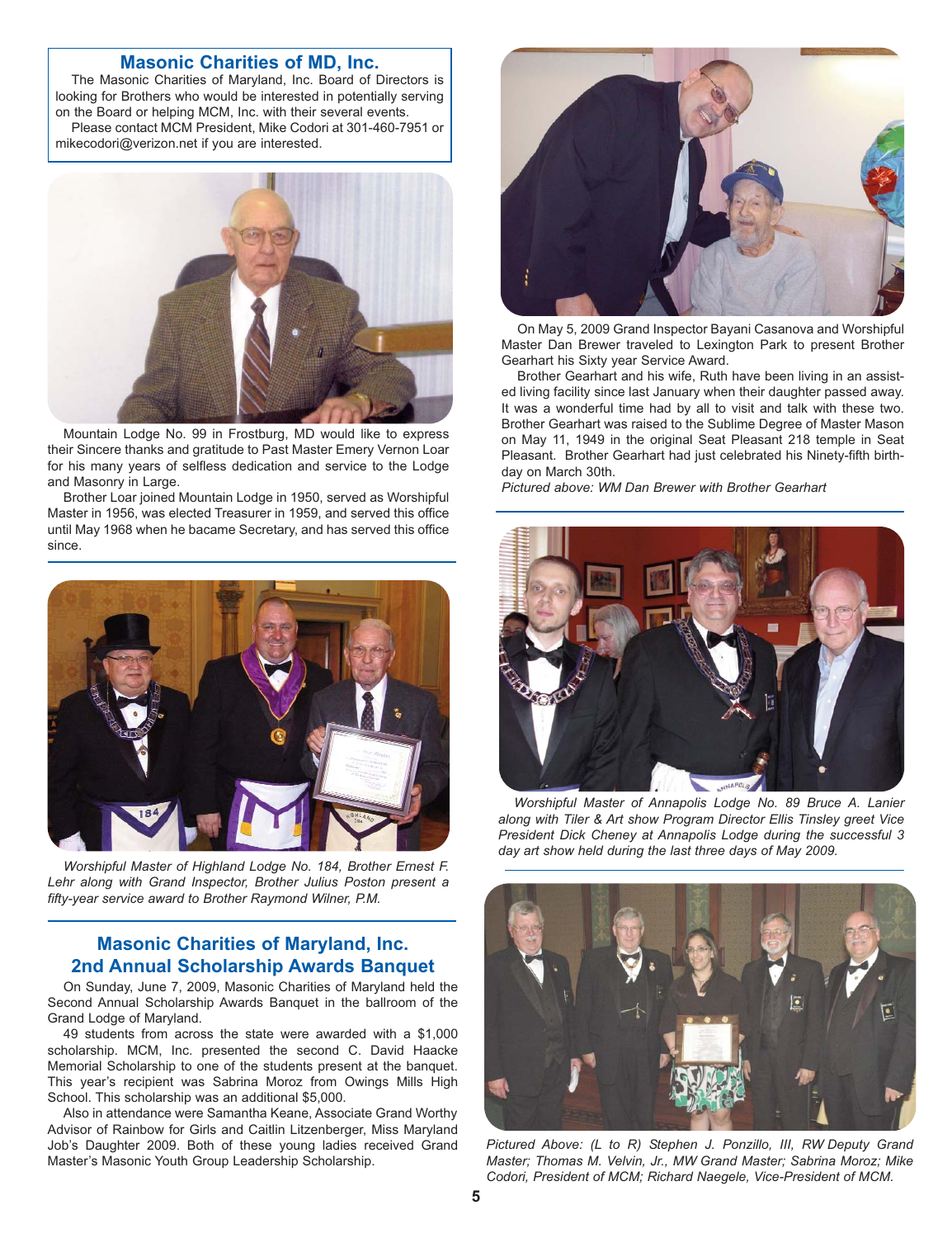

The Grand Lodge of A.F. & A.M. of Maryland and the Stephen J. Ponzillo, Jr. Memorial Library & Museum presents,

# The Rushmore President

Come find out about the United States Constitution, the views of these four former Presidents of the great document, and the impact the document had on each of them.

> Wednesday, October 21, 2009 10:00 am & 7:00 pm The Grand Lodge of Maryland 302 International Circle



1st President

1789-1797

Portrayed by: Dean Malissa

Thomas Jefferson 3rd President 1801-1809 Portraged by: Bill Barker



Theodore Roosevelt 26th President 1901-1909 Portrayed by: Jim Joote



16th President 1861-1865 Portrayed by: I ritz Klein



Free Admission to School Groups / Reservations Required Contact us at: 304 International Circle, Cockeysville, MD 21030 · 410.527.0600 · Fax; 410.527.1276

Sponsored by the Grand Lodge of A.J. & A.M. of Maryland

E-Mail: office@glmd.org · Website: www.mdmasons.org/gl

# **MdCHIP ID's 5,000th Child**

At the Boumi Carnival this spring with the help of many Lodges throughout the state, MdCHIP ID'd the 5,000th person. On hand to commemorate the milestone were Brother Doug Bassett, MdCHIP State Director, Illustrious Potentate James L. Davis, Carol (Mom) and M.W. Brother Thomas M. Velvin, Jr. Grand Master of Masons in Maryland.

At the time of this article we have ID'd almost 6,000 people. The program has been very

successful, no matter where we go the public is impressed by the comprehension of the program and the dedication of our volunteers. THANK YOU FOR YOUR HELP!

MdCHIP recently launched a new website to assist the lodges in implementing their MdCHIP Events and to help keep the public aware of upcoming events. Visit this site at www.mdchip.org. If your lodge or group wants to hold events go to the Event Request Form at www.mdchip.org.

As the program grows the need for more supplies and equipment also grows, consider making a contribution to the program. Contact your District Coordinator to see how your Lodge can help; a list of District Coordinators and Lodes they serve is on the website under contact us. When your Lodge or community is ready to sponsor an event please make the request at least 90 days in advance. FREEMASONS IN ACTION AND MAKING A DIFFERENCE IN YOUR COMMUNITY!!



#### **2009 Summer School Schedule**

**Grand Lodge - Cockeysville MD Tuesday, July 7 , 7:00 p.m.** Entered Apprentice Degree Open full form EA degree Receive GM with Public Grand Honors Confer degree - Catechism

> **Tuesday, July 14, 7:00 p.m.** Fellowcraft Degree Open full form FC degree Confer degree - Catechism

> **Tuesday, July 21, 7:00 p.m.** Master Mason Degree Open full form MM degree Receive GI – take up GMW Confer degree - Catechism

**Tuesday, July 28, 7:00 p.m.** Entered Apprentice Degree Open full form MM degree Call off and open EA Lodge short form Confer degree - Catechism

**Tuesday, August 4, 7:00 p.m.** Fellowcraft Degree Open full form MM degree Call off and open FC Lodge short form Confer degree with multiple candidates **Catechism** 

**Tuesday, August 11, 7:00 p.m.** Master Mason Degree Open full form MM degree Receive GM with Grand Honors Confer degree with multiple candidates **Catechism** 

> **State Area Schools Thursday, July 9, 7:00 p.m.** Brunswick Lodge No. 191 Entered Apprentice Degree

**Thursday, July 16, 7:00 p.m.** Cambridge Lodge No. 66 Entered Apprentice Degree

**Thursday, July 23** James W. Bowers Lodge No. 173 - 7:00 p.m. Fellowcraft Degree &

Centennial Lodge No. 174 - 7:30 p.m. Entered Apprentice Degree

**Thursday, July 30** Centennial Lodge No. 221 - 7:00 p.m. Fellowcraft Degree &

Centennial Lodge No. 174 - 7:30 p.m. Fellowcraft Degree

**Thursday, August 6** Friendship Lodge No. 84 - 7:00 p.m. Master Mason Degree &

Centennial Lodge No. 174 - 7:30 p.m. Master Mason Degree

**Thursday, August 13** Temple Lodge No. 128 - 7:00 p.m. Master Mason Degree &

Centennial Lodge No. 174 - 7:30 p.m. Special topics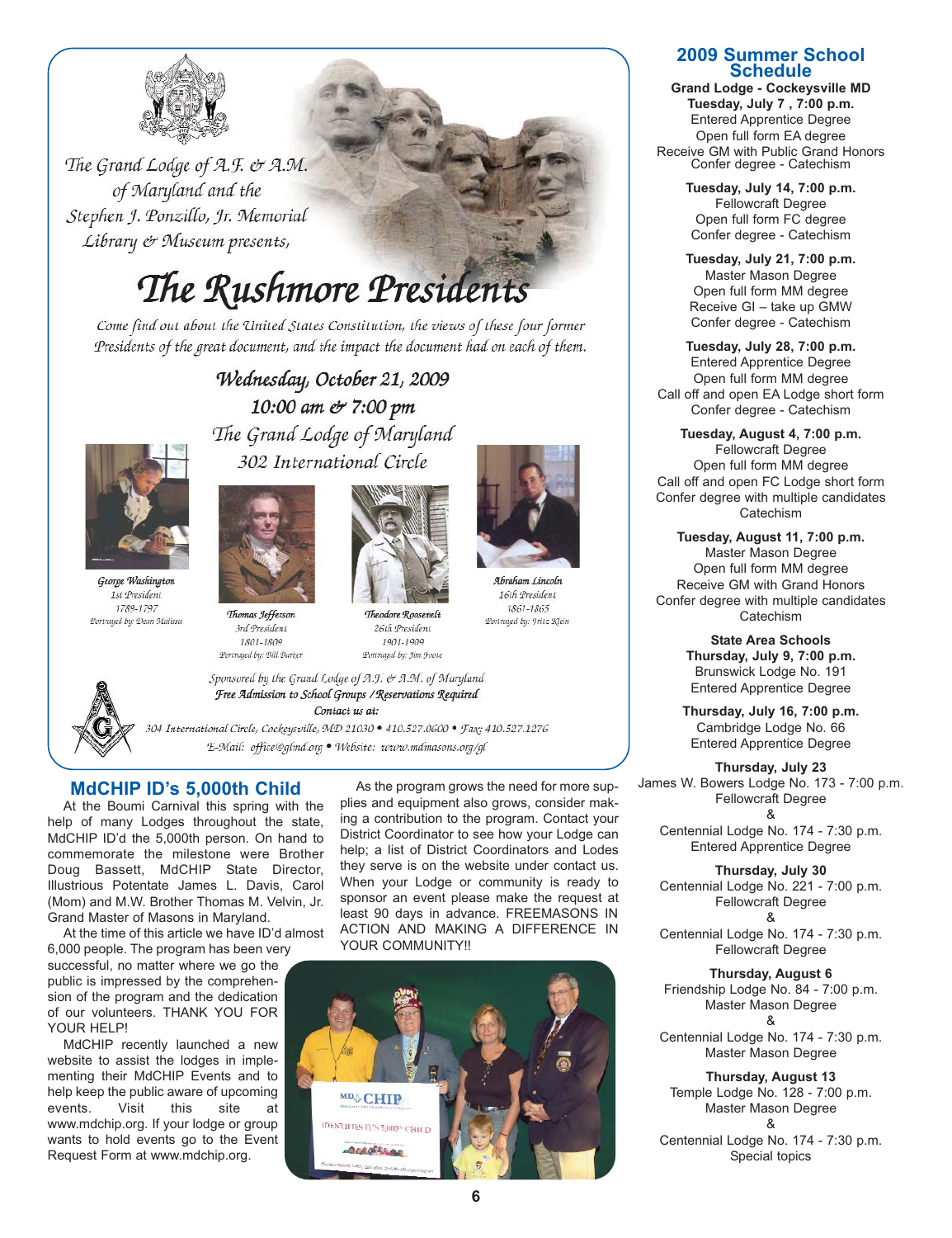#### **Maryland Honorary DeMolay**

The Maryland State Association of DeMolay Chapters is proud to announce the inaugural launch of the Warren Seipp Honorary DeMolay Chapter. This program was designed to honor Dad Warren Seipp, first Executive Officer of Maryland DeMolay (1928-1929) and Past Grand Master of Masons of Maryland. We have also received the backing of The Grand Master of Masons in Maryland, M.W. Brother Thomas Velvin, Jr. on this endeavor.

The membership of Warren Seipp Honorary DeMolay Chapter will be composed of Master Masons who have attained the age of 21 years and are not Senior DeMolays. Membership in DeMolay is from 13 to 21, which is the reasoning behind the age requirement. Those younger than 21 can still join DeMolay if they so desire.

Applicants for membership into the Warren Seipp Honorary DeMolay Chapter will receive | p both degrees of DeMolay at our annual Degree Classes. These degrees will be taken along side young men who are joining DeMolay as active members. Along with the degrees, Honorary Members will receive a membership certificate and membership pocket medal. This pocket medal can be proudly worn to Masonic events and will show your support of DeMolay in Maryland! As an Honorary DeMolay, you will also be added to the contact list of a local Chapter in your area. These local Chapters will send information on their meetings and upcoming events as well as State events. Honorary DeMolays are asked to make every attempt to visit the local Chapter at least once during the year. Honorary DeMolays will also be invited to attend a social event for the Warren Seipp Chapter. This event will be to help promote DeMolay brotherhood among the members.

The application fee of \$75.00 is a one time : Life Membership. The fee will be used to cover all administrative costs of the program and help with educational and leadership opportunities for the members of DeMolay in **Maryland. Please take some time to look over** Si this program. DeMolay can be looked at as the "first" step in Masonry. The young men who join DeMolay are well versed in running a Chapter and ritual work and look forward to joining Masonry when they reach the proper age. Please visit www.mddemolay.org or www.demolay.org for further in formation on DeMolay.

| <b>Maryland Honorary DeMolay</b>                                                                                                                          |                                                  |
|-----------------------------------------------------------------------------------------------------------------------------------------------------------|--------------------------------------------------|
| Warren Seipp, PGM Chapter                                                                                                                                 |                                                  |
| Application for Membership                                                                                                                                |                                                  |
|                                                                                                                                                           |                                                  |
| (Please Print)                                                                                                                                            |                                                  |
| Date:                                                                                                                                                     | Birth date: National Contract of the Birth date: |
| Name:                                                                                                                                                     |                                                  |
| Home Address:                                                                                                                                             |                                                  |
| City, State:                                                                                                                                              | $Zip:$ $\frac{Zip}{2}$                           |
| Phone Number:                                                                                                                                             | E-mail:                                          |
| I am a current and legal member of:                                                                                                                       |                                                  |
| Masonic Lodge and Number:                                                                                                                                 |                                                  |
| Location: $27.7$                                                                                                                                          |                                                  |
| I am Member of the following Masonic Organizations:                                                                                                       |                                                  |
|                                                                                                                                                           |                                                  |
|                                                                                                                                                           |                                                  |
| We would like our chapters to invite you to their events as an Honorary DeMolay. What<br>Chapter would you like to be associated with?<br>(Please circle) |                                                  |
| Berlin Chapter - Berlin, Maryland                                                                                                                         | Catonsville Chapter - Catonsville Maryland       |
| Chesapeake Chapter – LaPlata Maryland                                                                                                                     | Cumberland Chapter - Cumberland Maryland         |
| Frederick Chapter - Frederick Maryland                                                                                                                    | Nelson J Briggs Chapter - Bel Air Maryland       |
| None at this Time                                                                                                                                         |                                                  |
| Signature: ________<br>Your Life Honorary Membership Fee of \$75.00 must accompany this application                                                       |                                                  |
|                                                                                                                                                           |                                                  |
|                                                                                                                                                           |                                                  |

Executive Officer Maryland DeMolay



## **Past Grand Masters Luncheon**

The Most Worshipful Grand Master, Brother Thomas M. Velvin, Jr., invited his predecessors to attend a Luncheon. The Grand Master, Past Grand Masters and the Deputy Grand Master enjoyed the afternoon in the Board Room of the Grand Lodge. Everyone was thrilled to see PGM William Clark in attendace.

Pictured Left to Right: (Standing) PGM John A. Young, Jr.; PGM Bennie G. Owens; PGM Francis E. Larrimore; PGM William M. Clark, Jr.; DGM Stephen J. Ponzillo, III; PGM Ronald G. Bélanger. (Seated) GM Thomas M. Velvin, Jr.